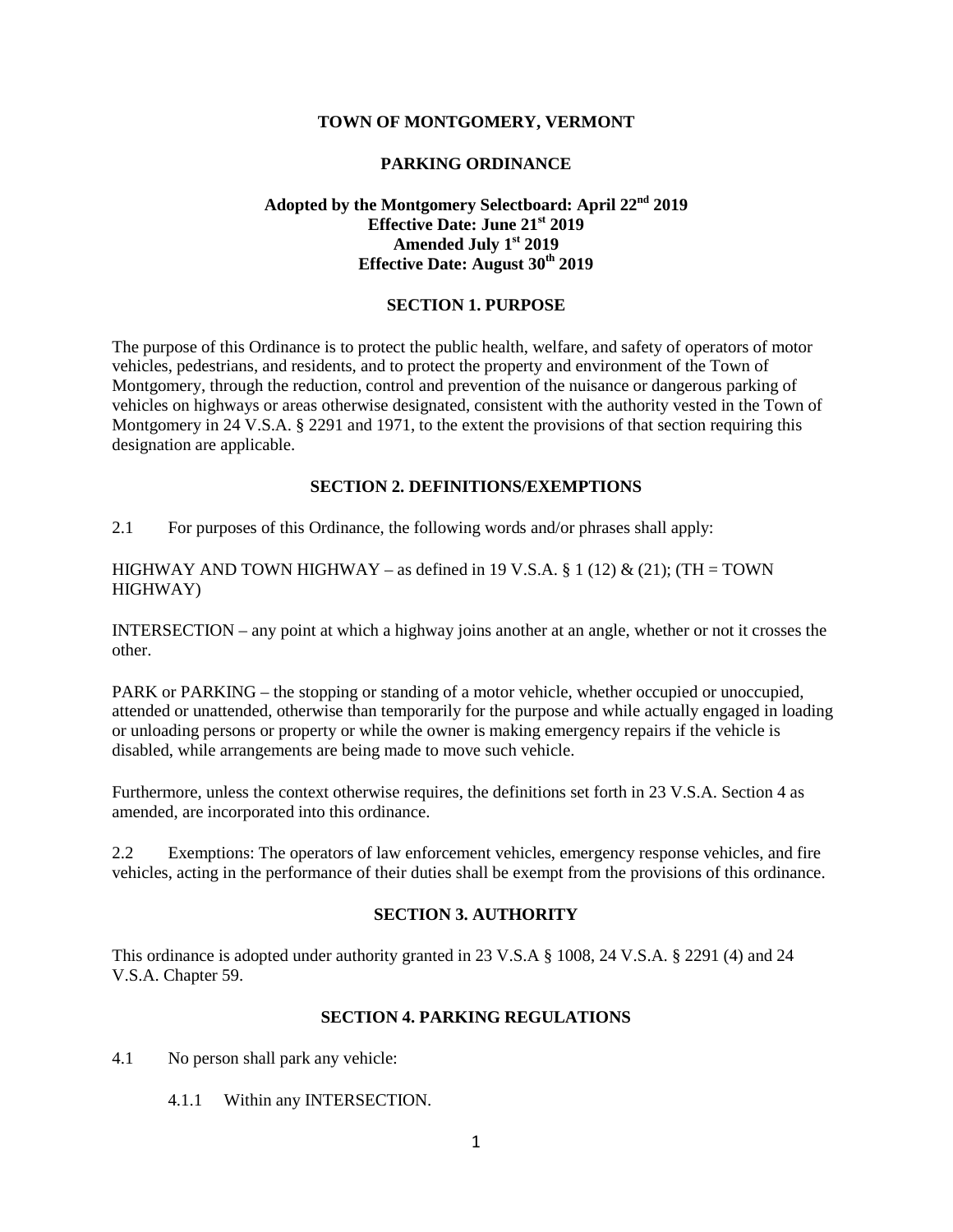- 4.1.2 On any HIGHWAY, or within any HIGHWAY right-of-way, between the hours of 12:00 a.m. midnight and 8:00 a.m. during the period from November 1 of each year to April 1 of the following year in such a manner as to interfere with the prompt and orderly removal or plowing of snow, or the sanding and salting of the highways.
- 4.1.3 In any municipal parking space (with exception of the River Walk parking lot) between the hours of 2:30 a.m. midnight and 6:00 a.m., when a ban on such parking is posted by the Selectboard, or designated agent, during the period from November 1 of each year to April 1 of the following year, in such a manner as to interfere with the prompt and orderly removal or plowing of snow, or the sanding and salting of the public parking space.
- 4.1.4 On the traveled portion of any HIGHWAY, or within the HIGHWAY right-of-way, or in any space hereinafter designated by the Selectboard, as an area where there shall be no parking. Upon doing so, the Selectboard shall cause to be conspicuously placed a suitable sign(s) prohibiting parking in and near the areas affected by the provisions of any regulation adopted pursuant to this section.
- 4.1.5 In the municipal parking lot listed below for a period of time not to exceed 24 hours

a. The Grange Hall lot, located at adjacent to 57 Main Street, Montgomery Center

b. The Public Safety Building lot, located at 86 Mountain Road

c. The Montgomery Recreation Center lot, located at 204 North Main St.

d. The Montgomery Center Post Office lot, located at 98 Main St.

- 4.1.6 Within 15 feet of a fire hydrant.
- 4.1.7 In such a way as to obstruct in any way a HIGHWAY or any public sidewalk, bridge, crosswalk, or any private driveway to any residence or business at the point the driveway enters the public highway.
- 4.1.8 While not displaying the official "handicapped" designation in spaces reserved for "handicapped parking" by the Town of Montgomery Selectboard.

4.2 For the purpose of clearing, repairing or surfacing a HIGHWAY, the highway department may close such HIGHWAY or road to the parking of vehicles on either side by posting signs thereon in conspicuous locations, indicating the parking prohibition thereon. Such prohibition shall be effective upon posting and shall remain in effect until such signs are removed. During the period when parking is so prohibited, no person shall park a motor vehicle on either side of any such HIGHWAY or road so designated.

4.3 The Town of Montgomery Constable is hereby authorized to post signs prohibiting parking of vehicles before and during parades or other public occasions. Signs indicating special parking regulations shall be conspicuously posted in and near all affected areas.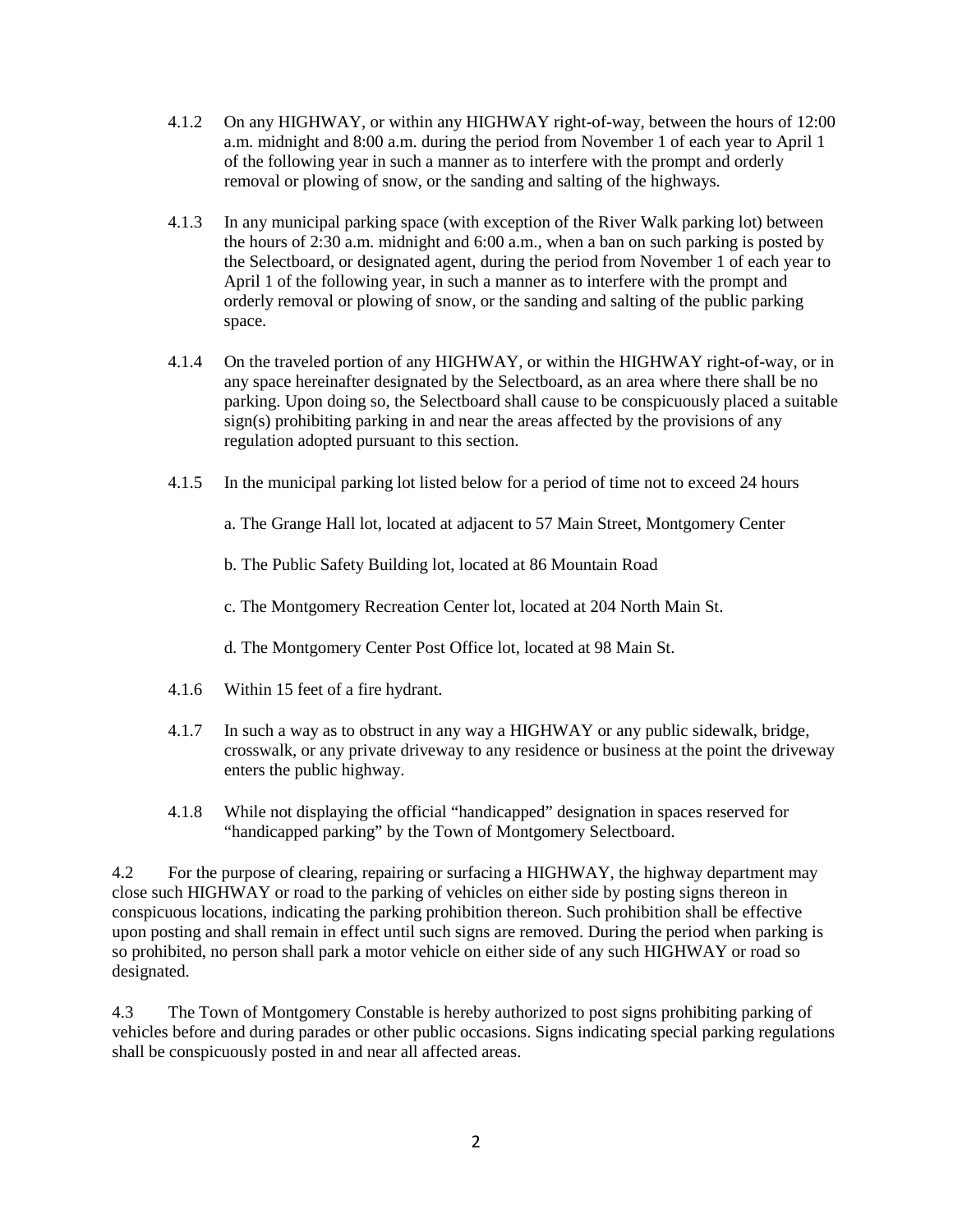4.4 The Montgomery Selectboard shall cause appropriate signs prohibiting parking to be posted at the locations specified in this article where parking is restricted, limited, or prohibited. Where a vehicle is subject to removal by the Town for violating provisions of this Article, the posted sign shall state the same.

4.5 In addition to the powers granted under 23 V.S.A. Section 1752, the Town, acting through its law enforcement officer(s), is authorized to remove, or cause to be removed, automobiles parked contrary to this ordinance so as to interfere with the use or maintenance of the highways or parking lots, including but not limited to the removal of snow, or safe use of the designated area, at the expense of the owner, provided signs indicating the vehicles may be towed away at the owners expense shall be conspicuously posted.

4.5.1 The owner of the motor vehicle shall pay and reimburse to the Town for the reasonable towing and storage charges, as determined by the Selectboard, for which a lien shall be imposed against the motor vehicle and its owner, or both, in addition to any other penalty. In addition to towing, a penalty as listed in Section 5 may be assessed for each violation.

4.5.2 If the owner of a vehicle removed under this ordinance does not claim such vehicle and pay all towing and storage expenses within 30 days of the date of such removal, the title to such vehicle shall escheat to the garage where the vehicle is held and the vehicle may be sold or otherwise disposed of in accordance with 27 VSA Section 11.

## **SECTION 5. PENALTY AND ENFORCEMENT**

5.1 The fine for violating any provision of this Ordinance shall be \$25.00 for the first offense; and \$50.00 for the second or subsequent offense(s) within 30 days of the previous offense, with exception of parking in a handicapped location without displaying official designation for which a fine of \$75 will be assessed.

5.2 Failure to respond to Parking Violations—Any ticket not paid within fifteen (15) days shall be reissued as a Vermont Civil Violation Complaint Ticket, or a Vermont Municipal Complaint ticket, and shall be forwarded to the Vermont Judicial Bureau for processing. The fine for parking violations issued as a Vermont Civil Violation Complaint Ticket or a Vermont Municipal Complaint Ticket shall be that set by the Schedule of Fines established by the State of Vermont.

# **SECTION 9: ADJUDICATION OF PARKING TICKETS**

5.1 Parking Tickets are not handled through the Judicial Bureau per state law, unless otherwise directed to the Judicial Bureau as provided for in Section 5. Appeals of Parking Tickets are handled by the Town of Montgomery.

5.2 Within 15 days after the issuance of the parking violation, defendant must submit to the Town Clerk a written request for an appeal, including reasons for the appeal.

5.3 The Selectboard shall designate an official to hear appeals. This official shall review the submission and conduct any other investigation needed, such as speaking with the officer who issued the violation, the defendant, and shall determine whether the violation will be upheld or dismissed. Written records of decisions shall be kept by the Town Clerk.

5.4 Appeals shall be heard and decided within 15 days of receipt of the written notice to the town.